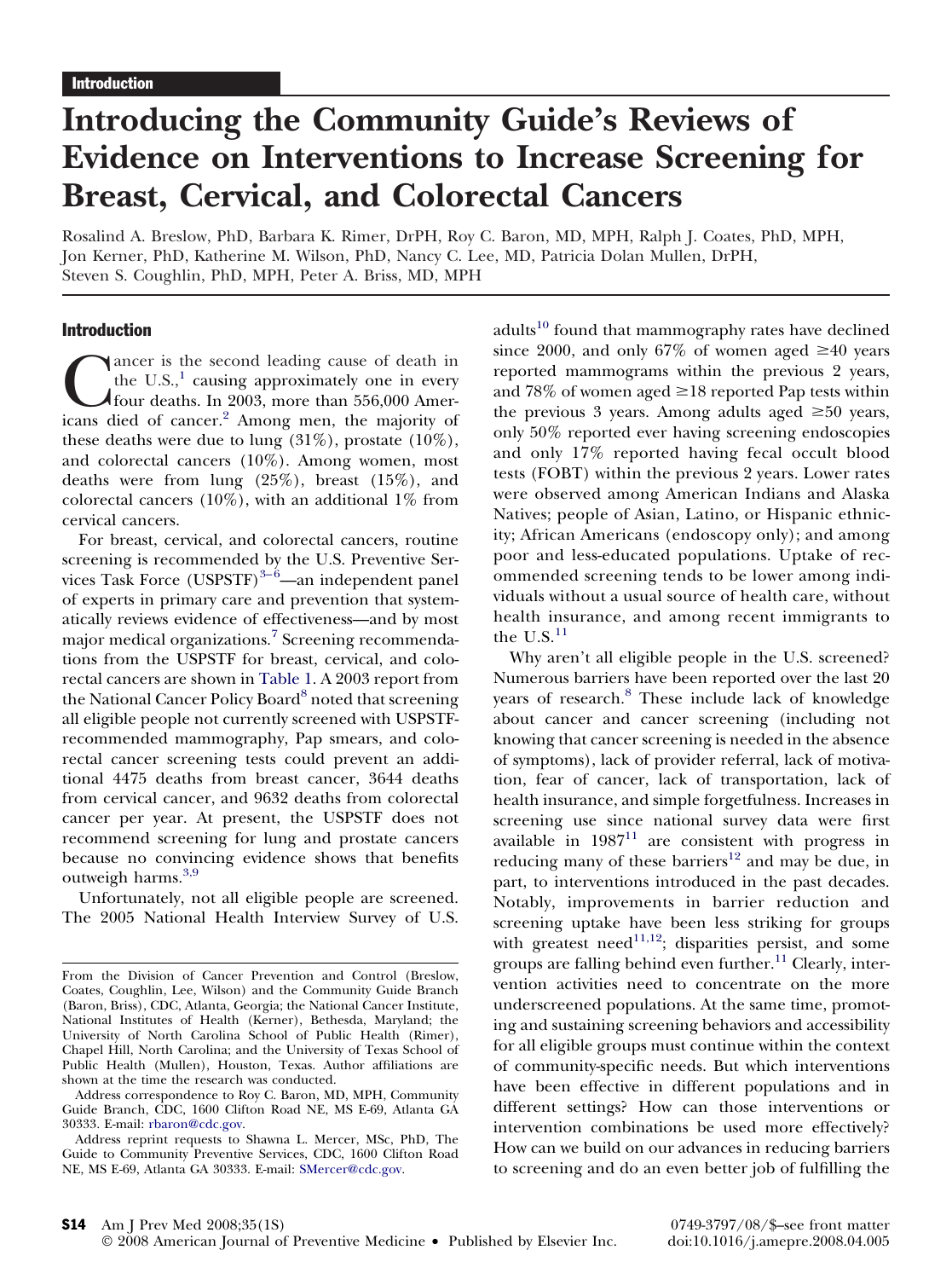<span id="page-1-0"></span>**Table 1.** U.S. Preventive Services Task Force (USPSTF) guidelines $4-6$  for breast, cervical, and colorectal cancer screening

- For breast cancer, the USPSTF:
	- Recommends screening mammography every 1–2 years, with or without clinical breast examination, among women aged 40 and older.
	- Recommends providers inform women of potential benefits, limitations, and possible harms of mammography in making decisions about when to begin screening.
	- Concludes that the evidence is insufficient to recommend for or against routine clinical breast examination alone to screen for breast cancer.
	- Concludes that the evidence is insufficient to recommend for or against teaching or performing routine breast self-examination.

For cervical cancer, the USPSTF:

- Strongly recommends screening women for cervical cancer if they are sexually active and have a cervix.
- Recommends against routinely screening women older than age 65 if they have had adequate recent screening with normal Pap smears and are not otherwise at increased risk for cervical cancer.
- Recommends against routine Pap screening for women who have had a total hysterectomy for benign disease.
- Concludes that the evidence is insufficient to recommend for or against new technologies (such as ThinPrep®) in place of conventional Pap tests.
- Concludes that the evidence is insufficient to recommend for or against *human papillomavirus* (HPV) testing as a primary screening test for cervical cancer.
- Based on indirect evidence, suggests that screening begin within 3 years of the start of sexual activity or at age 21, whichever comes first, and should be done at least every 3 years.

For colorectal cancer, the USPSTF:

- Strongly recommends that clinicians screen men and women aged 50 and older who are at average risk for colorectal cancer. For those at higher risk, such as those with a first-degree relative diagnosed with colorectal cancer before age 60, it is reasonable to begin screening at a younger age.
- Screening options include home fecal occult blood test (FOBT), flexible sigmoidoscopy, the combination of home FOBT and flexible sigmoidoscopy, colonoscopy, and double-contrast barium enema. There are insufficient data to determine which particular screening strategy is best in terms of the balance of benefits and harms or cost-effectiveness.

remaining potential for achieving the benefits of cancer screening and early detection?

This article introduces systematic reviews on the effectiveness of interventions to increase screening for breast, cervical, and colorectal cancers; it provides background on the *Community Guide* and its methods, discusses practical and conceptual issues arising in the review process, and explains how the results of the cancer screening reviews can inform public health policy, practice, and research in the field of cancer prevention and control.

### The Guide to Community Preventive Services

The *Guide to Community Preventive Services* (*Community Guide*) provides a much-needed service to the public health community. Through systematic reviews, $^{13}$  $^{13}$  $^{13}$  the *Community Guide* provides evidence-based recommendations for public health practice and policy and identifies research needs. In a large ongoing effort, *Community Guide* reviews are performed in three key areas of public health: changing risk behaviors; addressing environmental and ecosystem challenges; and reducing injuries, impairments, and diseases (including cancer).[14](#page-5-0) The *Community Guide* has multiple audiences and goals. For public health practitioners, their community partners, and policymakers, the *Community Guide* provides evidence-based information about effective public health interventions (i.e., activities, policies, and programs) for their communities, as well as information on cost effectiveness of the interventions, where available. For researchers, the *Community Guide* identifies which interventions have not been adequately studied (where more research is needed to fill gaps) as well as those that have been adequately studied (where more studies on the same topic would likely yield little additional benefit).

The *Community Guide* is the product of the independent, nonfederal Task Force on Community Preventive Services (the Task Force), which receives support from the U.S. Department of Health and Human Services (USDHHS) in collaboration with numerous public and private partners. Core staff and resources are provided by the CDC and are supplemented by staff and resources from the National Institutes of Health (NIH) and other federal agencies. The *Community Guide* serves as a population-level companion to the influential and widely used *Guide to Clinical Preventive Services*,<sup>[15](#page-5-0)</sup> a product of the USPSTF, which evaluates the benefits of clinical services and makes recommendations about the preventive services that should be routinely incorporated into primary medical care. *Community Guide* systematic reviews on cancer include reviews on the effectiveness of community interventions to increase screening for breast, cervical, and colorectal cancers as well as reviews of economic evaluations for interventions shown to effectively increase screening for those cancers.

In addition, the *Community Guide* has published reviews of interventions to prevent skin cancer  $^{16-18}$  and to promote informed decision making for cancer screening in communities and healthcare systems.[9](#page-5-0) The *Community Guide* has also published many other reviews and recommendations with implications for cancer prevention, including reducing and preventing tobacco prod-uct use,<sup>[19–21](#page-5-0)</sup> promoting oral health,<sup>[22–24](#page-5-0)</sup> promoting physical activity,[25–27](#page-6-0) improving vaccine coverage (including hepatitis B vaccine), $28-34$  and preventing HIV and STDs.<sup>35-38</sup> Other reviews with implications for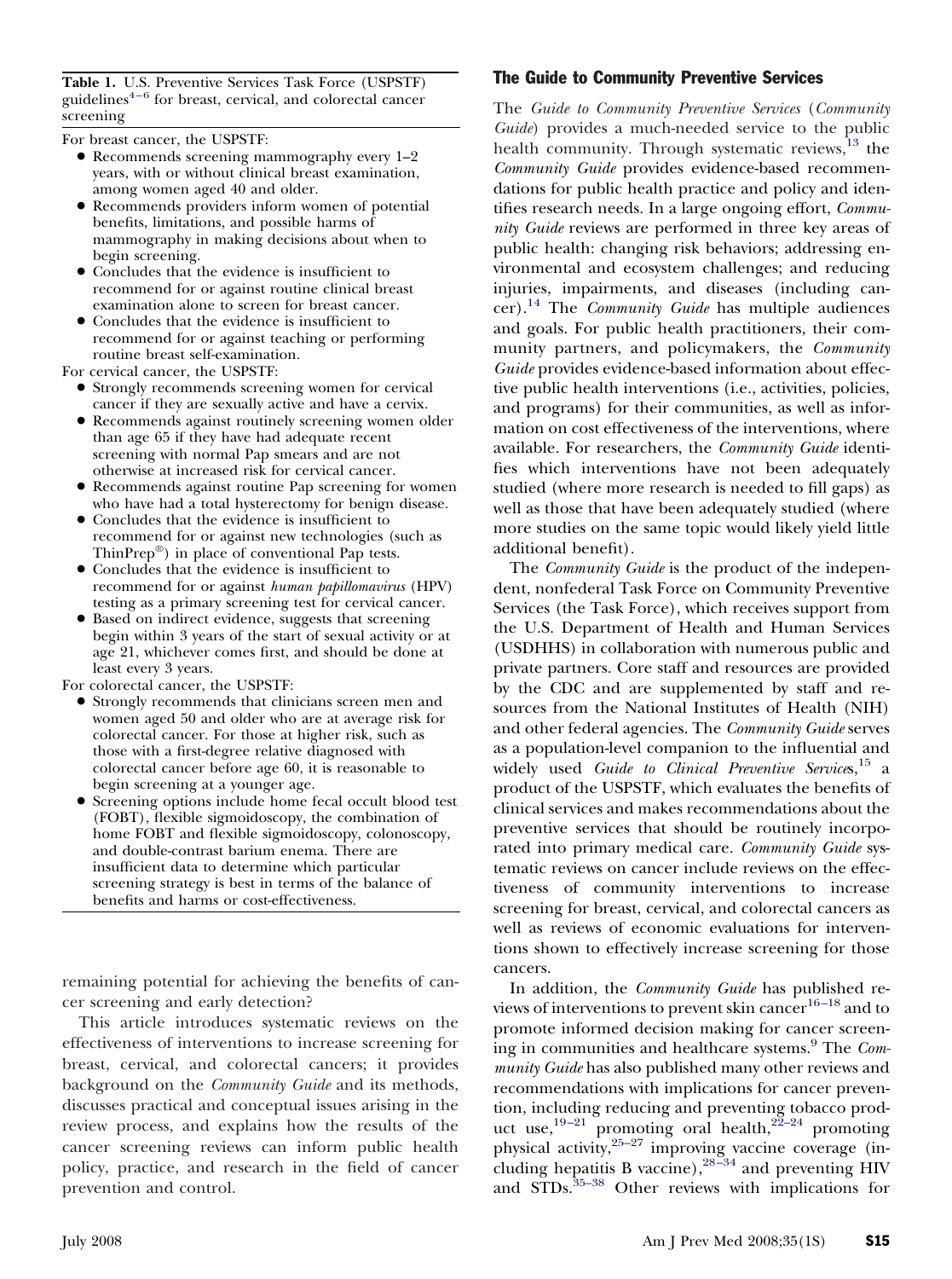cancer prevention—including promoting healthy nutrition, reducing unhealthy alcohol use, and additional reviews of interventions to prevent HIV and STDs—are planned or in progress and information on these reviews can be accessed at [www.thecommunityguide.org.](http://www.thecommunityguide.org) The methods and process used to perform *Community Guide* reviews have been extensively described[.13,14,39,40](#page-5-0) Every stage of the review process follows standardized procedures, from intervention selection to literature search, review and analysis, and formulation of recommendations.

#### Community Guide Cancer Screening Reviews

As with other *Community Guide* reviews, cancer screening reviews were conducted by a systematic review development team consisting of three groups working in collaboration with, and under the direction of, the Task Force:

- $\bullet$  A coordination team<sup>a</sup> that included Task Force members, systematic review methodologists from the Community Guide Branch at CDC, and experts in cancer prevention and control from the Division of Cancer Prevention and Control at CDC and from the Division of Cancer Control and Population Science at the National Cancer Institute. The coordination team developed a conceptual framework; suggested priorities for the reviews; managed the data collection and review process; and drafted evidence tables, summaries of evidence, and reports.
- A consultation team that included 22 cancer control consultants<sup>b</sup> with backgrounds in medicine, public

health, economics, health promotion, intervention design and implementation, health education, health policy, and epidemiology, from state and local public health organizations, academic institutions, federal agencies, and voluntary organizations. The consultation team reviewed and commented on materials developed by the coordination team and set priorities for the reviews.

• An abstraction team that collected and recorded data from studies for possible inclusion in the systematic reviews. This team included some members of the coordination and consultation teams as well as graduate students and research fellows.

All work by the teams was approved by the Task Force, which made recommendations based on findings from the systematic reviews. Unless otherwise noted, subsequent use of "team" in this report and the methods<sup>41</sup> and review $42-44$  articles to follow refers to the coordination team only.

### **Selection of Cancer Screening Tests and Interventions for Review**

Reviews of cancer screening interventions addressed only those cancer sites for which convincing scientific evidence shows that screening improves health outcomes and for which screening is currently recommended by the USPSTF—namely, breast, cervical, and colorectal cancers.[4–6](#page-5-0)

Historically, public health strategies (i.e., plans to address specific conceptual objectives, such as increasing demand for screening within a community) and interventions (i.e., specific activities to achieve the goal, such as group education or mass media) have been used to increase uptake of breast, cervical, and colorectal cancer screening. For these reviews, a standardized ranking process $39$  was used to prioritize interventions used to achieve the following three strategies required to increase screening: (1) increasing community demand for cancer screening services; (2) increasing community access (reducing barriers) to cancer screening services; and (3) increasing service delivery by healthcare providers.

The team selected for review the following classes of interventions to increase community demand, defined as:

<sup>&</sup>lt;sup>a</sup>Members of the coordination team have included Roy Baron, MD, MPH, Community Guide Branch (CGB), CDC, Atlanta; Rosalind Breslow, PhD, Division of Cancer Prevention and Control (DCPC), CDC, Atlanta; Peter Briss, MD, MPH, CGB/CDC, Atlanta; Patricia Buffler, PhD, MPH, University of California, Berkeley; Ralph Coates, PhD, MPH, DCPC/CDC, Atlanta; Steve Coughlin, PhD, DCPC/CDC, Atlanta; Karen Glanz, PhD, MPH, Emory University, Atlanta; Nancy Habarta, MPH, CGB/CDC, Atlanta; Robert Hiatt, MD, MPH, National Cancer Institute (NCI), Bethesda; Angela B. Hutchinson, PhD, National Center for HIV, STD, and TB Prevention, CDC, Atlanta; Jon Kerner, PhD, NCI, Bethesda; Nancy C. Lee, MD, DCPC/CDC, Atlanta; Stephanie Melillo, MPH, CGB/CDC, Atlanta; Patricia Dolan Mullen, DrPH, University of Texas, Houston; Barbara Rimer, DrPH, University of North Carolina, Chapel Hill; Susan Sabatino, MD, MPH, DCPC/CDC, Atlanta; Mona Saraiya, MD, DCPC/CDC, Atlanta; Cornelia White, PhD, CGB/CDC, Atlanta; and Katherine Wilson, PhD, DCPC/CDC, Atlanta.

b The consultation team consisted of Ross Brownson, PhD, St. Louis University, St. Louis; Robert Burack, MD, MPH, Wayne State University, Detroit; Linda Burhansstipanov, DrPH, Native American Cancer Research, Pine, Colorado; Allen J. Dietrich MD, Dartmouth Medical School, Hanover, New Hampshire; Russell Harris, MD, MPH, University of North Carolina, Chapel Hill; Thomas Koepsell, MD, MPH, University of Washington, Seattle; Howard K. Koh, MD, MPH, Massachusetts Department of Public Health, Boston; Peter Layde, MD, MSc, Medical College of Wisconsin, Milwaukee; Al Marcus, PhD, AMC Cancer Center, Denver; Margaret C. Mendez, MPA, Texas Department of Health, Austin; Amelie Ramirez, PhD, Baylor College of Medicine, San Antonio; Linda Randolph, MD, MPH, National Center for Education on Maternal and Child Health (NCEMCH), Arlington; Lisa Schwartz, MD, Department of Veterans Affairs Medical Center, White River Junction, Vermont; Jonathan Slater, PhD,

Minnesota State Health Department, Minneapolis; Robert A. Smith, PhD, American Cancer Society, Atlanta; Stephen Taplin, MD, Group Health Cooperative, Seattle; Sally Vernon, PhD, UT-Houston School of Public Health, Houston; Fran Wheeler, PhD, University of South Carolina, Columbia; Daniel B. Wolfson, MHSA, Alliance of Community Health Plans, New Brunswick, New Jersey; Steve Woloshin, MD, Department of Veterans Affairs Medical Center, White River Junction, Vermont; John K. (Kim) Worden, PhD, University of Vermont, Burlington; and Jane Zapka, ScD, University of Massachusetts, Worcester.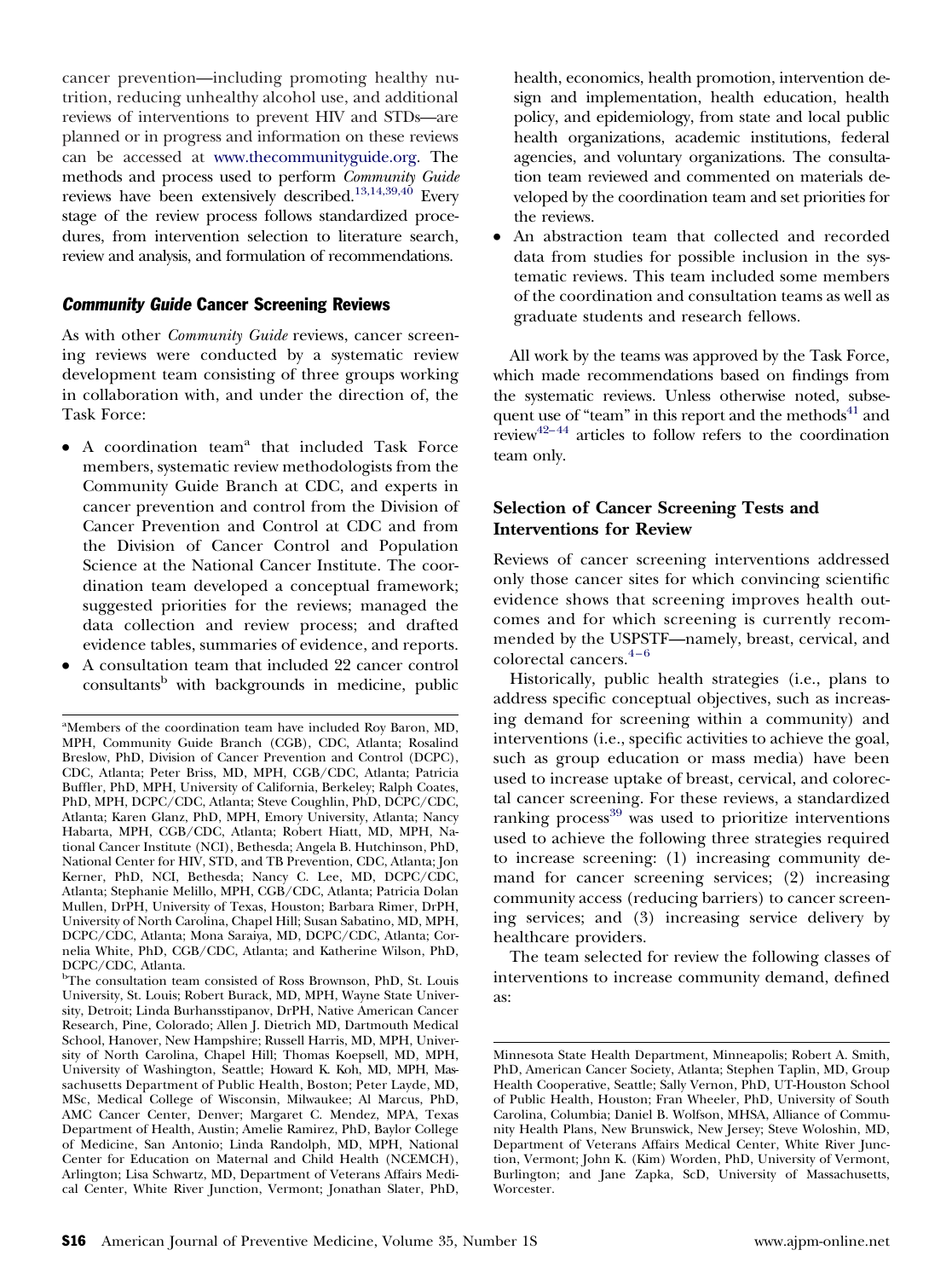

**Figure 1.** An example of the analytic framework used in reviews of interventions to increase screening for breast, cervical, and colorectal cancers. (Oval indicates intervention [small media]; rectangles with rounded corners indicate mediators or intermediate outcomes [shaded rectangle is the outcome demonstrating intervention effectiveness]; and clear rectangle indicates desired health outcomes.)

- client reminders: printed (generally letter or postcard) or telephone messages informing individuals they are due or late for cancer screening;
- client incentives: small, noncoercive financial or other rewards that motivate people to accept cancer screening;
- mass media: informational messages delivered to large audiences through television, radio, billboards, or newspapers;
- small media: informational messages delivered in pamphlets, brochures, leaflets, newsletters, letters, flip-charts, or videos;
- group education: delivering information or providing motivation in a classroom or other assembled group setting; and
- one-on-one education: one individual providing information or motivation to another, in person or by telephone.

The following classes of interventions to increase community access to cancer screening were selected for review and defined as:

- reducing out-of-pocket costs to clients: reimbursing clients, distributing vouchers, or increasing thirdparty payment;
- reducing structural or physical barriers (e.g., location, distance, inconvenient hours, dependent care, language and cultural differences): expanding clinic hours; establishing alternative screening sites; or providing transportation, translational services, or scheduling assistance; and
- laws to increase screening, specifically state or federally mandated screening or coverage of screening.

The following classes of interventions to encourage providers to increase delivery of screening to clients at appropriate intervals were selected for review and defined as:

• reminders or checklists: informing providers when clients need screening tests;

- assessment and feedback: evaluating provider performance in delivering a screening service to clients (assessment) and presenting providers with feedback on their performance; and
- provider incentives: monetary or nonmonetary awards for client screening.

Interventions to increase screening through community demand and community access are designed to alter client behavior and are considered, for the purposes of these reviews, "client-directed" interventions. Interventions to increase provider delivery of screening services, designed to alter provider behavior, are considered "provider-directed" interventions.

For each class of intervention reviewed, the team developed an analytic framework (an example of which is shown in Figure 1) to identify and map hypothesized relationships along the pathway(s) from intervention to intermediate and desired health outcomes. For the purpose of these reviews, completed screening (shaded) is the outcome of primary interest. Although an intermediate step in the model, completed screening is the measurable criterion for intervention effectiveness because of established links to the health outcomes of ultimate interest: decreased morbidity and mortality from breast, cervical, and colorectal cancers.[4–6](#page-5-0) The Task Force based recommendation decisions on the direction, consistency, and magnitude of change in completed screening. Figure 1 displays the conceptual rationale for the use of small media interventions (analytic frameworks for other interventions included in the reviews are similar).  $42-44$  As shown, changes in some combination of knowledge, awareness, and intent (which may require altering attitudes and beliefs about screening services and tests) have the potential to increase demand for screening, leading to increased screening and early detection and, ultimately, reduced cancer morbidity and mortality. Alternatively, the intervention might cue or prompt clients who are ready for screening. The model also indicates that the intervention may result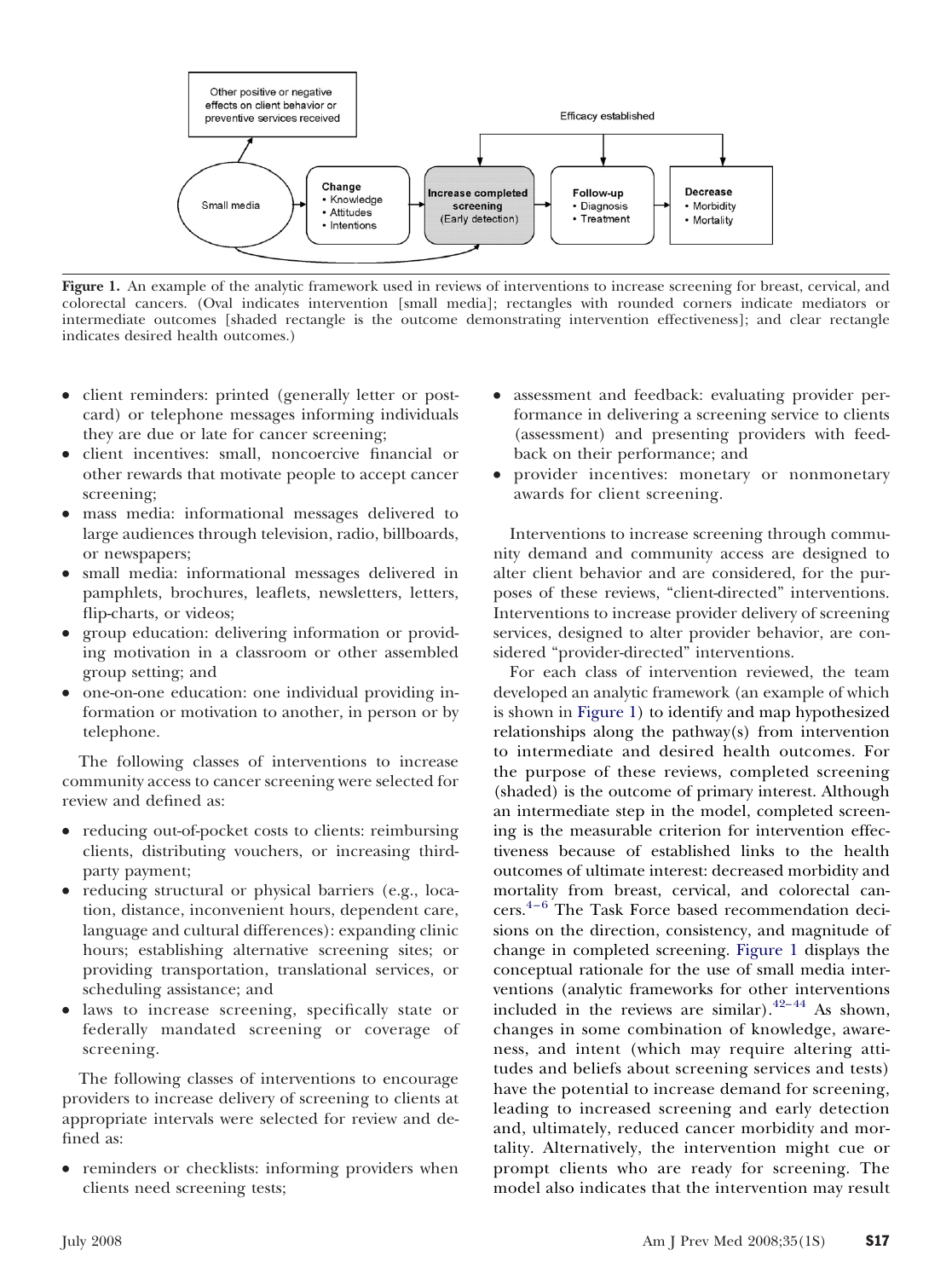<span id="page-4-0"></span>in other benefits and harms, such as positive or negative effects on other health behaviors or use of healthcare services.

## **Conceptual Issues in the Cancer Screening Reviews**

**Collective or individual site evaluation.** The team and the Task Force carefully considered whether to evaluate the effectiveness of interventions to increase screening for cancer individually by cancer site or collectively across all three sites (breast, cervical, and colorectal). Differences in the target populations for each test and in screening test characteristics could potentially justify a decision to evaluate each site separately. Screening for cervical cancer begins at a much earlier age (aged 18 or earlier for sexually active women) than for breast (aged 40) or colorectal cancer (aged 50). Women are targeted for breast and cervical cancer screening, whereas both men and women are targeted for colorectal cancer screening. On the other hand, a case can also be made for combining results and recommendations across cancer sites on the basis of similar barriers among screening tests. For example, Pap tests, mammography, FOBT, and endoscopy are all potentially embarrassing, uncomfortable, and inconvenient. Moreover, these screening tests are associated with common obstacles for clients, including lack of knowledge, negative attitudes, and barriers to access (physical, cultural, and economic). In addition, providers are less likely to consider client barriers when considering whether to recommend screening tests.

Considering the differences across target populations and from one screening test to another, the Task Force decided to judge the effectiveness of clientdirected interventions separately for each cancer site. (It also may be helpful for users interested in increasing screening for a cancer site to consider what is known about increasing screening for one or more other sites.) In contrast, interventions to influence provider behavior may be less dependent on barriers to the client population or the nature of screening tests. The Task Force therefore decided to judge the effectiveness of provider-directed interventions in increasing breast, cervical, and colorectal cancer screening tests collectively across all three sites.

**Multicomponent interventions.** Another issue was how to categorize studies that included more than one intervention component. These interventions are addressed in one of two ways. First, some interventions frequently or usually required the presence of other components to enable or support implementation; they were treated together without trying to disentangle independent effects of individual components. These interventions were labeled according to the principle component, as judged by the team. For example, in-

terventions to reduce structural barriers (e.g., mobile mammography) generally require one or more informational components (e.g., small media) to alert the targeted population to the fact that physical barriers have been removed or reduced (e.g., scheduling of a mobile mammography unit). In these cases, the combination was defined to be a single intervention: reducing structural barriers. Second, many studies described combinations of interventions that were not inherently related or were contextually distinct in time or place of delivery (e.g., a combination of provider and client reminders). These were labeled as multicomponent interventions for which each component was identified individually. When possible, an attempt was made to evaluate the incremental contribution of each component separately, although study design frequently did not allow this to be done. In most cases, the effect of all the components was evaluated collectively, allowing conclusions on whether or not the combination was effective in increasing screening, but with implicit understanding of the potential benefit in being able to attribute value added by individual components. A review of the multicomponent interventions identified in the literature review will be published separately from reviews of the individual components.

**Limitations in the descriptions of intervention methodologies and characteristics of the studies.** The team often faced the challenge of classifying intervention components that investigators had not described completely, possibly due, in part, to page limits and other editorial policies imposed by journals or to different researcher perspectives on intervention content, description, and classification. This situation might improve if other mechanisms (such as providing supplemental information on the Internet or in other tabular formats) were used to provide more complete descriptions of methods and interventions.

Zaza and colleagues $40$  have provided an overview of reportable study elements used in *Community Guide* reviews. The coding form for these reviews (available at [www.thecommunityguide.org/methods/abstractionform.](http://www.thecommunityguide.org/methods/abstractionform.pdf) [pdf\)](http://www.thecommunityguide.org/methods/abstractionform.pdf) alerts authors to one consequence of incomplete description of study methods: a study whose quality of execution is rated as "limited" (because study methods are not fully described) is excluded from a *Community Guide* review, even if its design is of greatest suitability. *Community Guide* quality scoring elements correlate closely with other recent recommendations for improving reporting of intervention studies. The CONSORT group has identified 22 items necessary to avoid biased estimates of treatment effect and to judge reliability or relevance of findings.<sup>[45](#page-6-0)</sup> Davidson and colleagues<sup>[46](#page-6-0)</sup> have commented on the relevance of these 22 items for behavioral medicine research and have added guidelines specific to behavioral medicine. The TREND group also provides a checklist of items that should be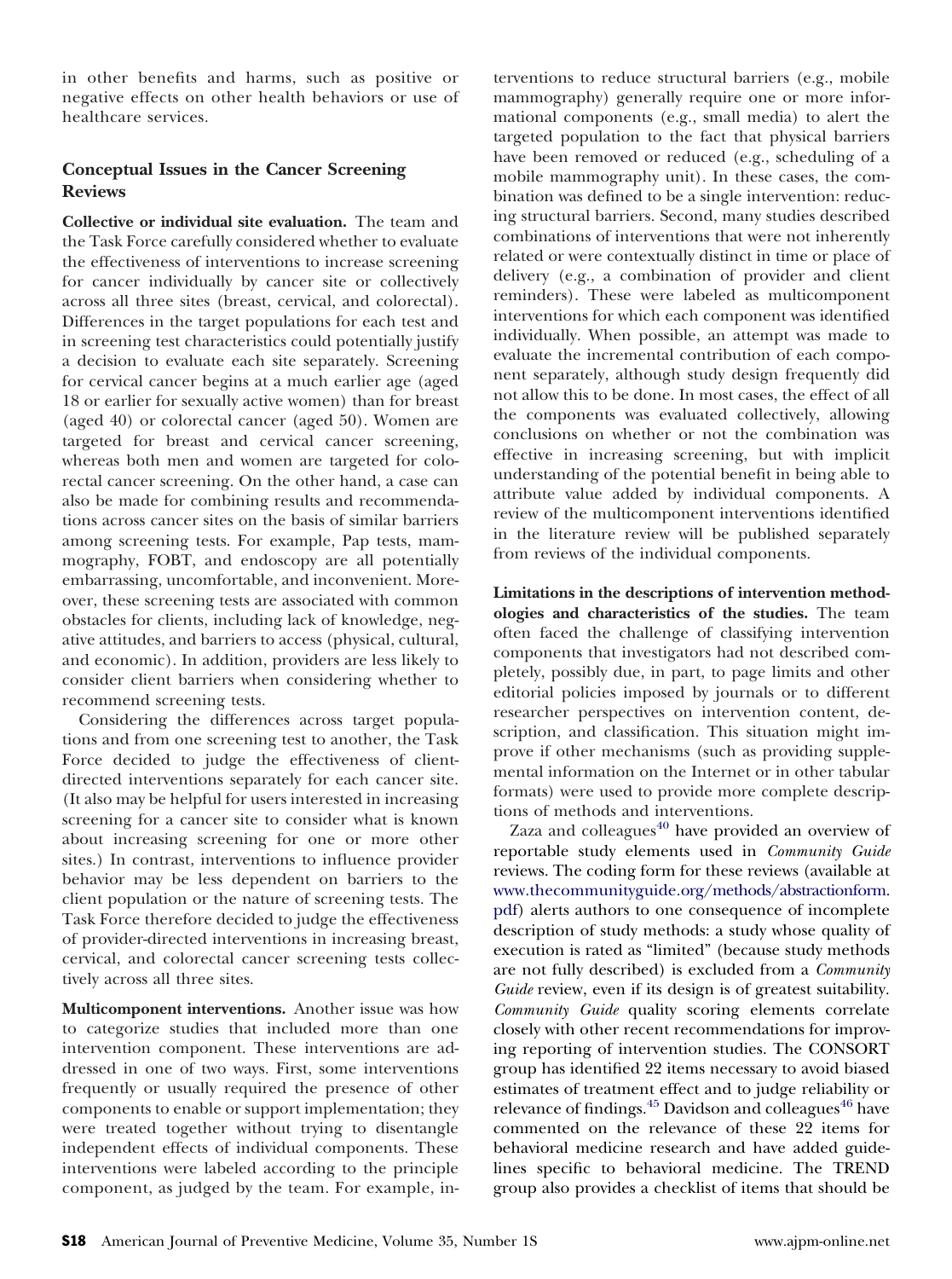<span id="page-5-0"></span>reported in evaluation studies using nonrandomized designs.[47](#page-6-0) In brief, common elements from these sources suggest that authors should clearly and specifically describe study setting and duration, eligibility criteria, the population from which participants were drawn, the study sample, the details of statistical analysis, and issues related to bias and confounding.

#### **Uses for Cancer Screening Review Findings**

The primary purpose of the *Community Guide* cancer screening reviews is to improve public health practice and policy by identifying effective strategies and interventions to increase use of effective screening tests. Public health is moving rapidly toward trying to identify and use evidence-based practice, and *Community Guide* reviews are a cornerstone of this passage. Because of *Community Guide* reviews, numerous audiences—including public health professionals, healthcare organizations, legislators and policymakers, funding agencies, and researchers—will be able to identify which cancer screening approaches are effective, which approaches are not effective, and for which approaches evidence is, as yet, insufficient to determine effectiveness.

Public health professionals in state and local health departments can use the findings of *Community Guide* reviews to plan effective programs and policies and to educate policymakers. Healthcare systems can use the reviews to implement effective system-level interventions (e.g., client reminder systems for mammography screening) that improve delivery of clinical services. Legislators and policymakers can use the findings to provide support for programs and policies.

The findings of *Community Guide* reviews can also contribute to research in several ways. For example, funding organizations can use the information to identify high priority areas for research as well as other areas that may no longer require additional research. *Community Guide* reviews can help researchers identify gaps in present knowledge and focus their efforts on those areas. Overall, *Community Guide* reviews can help promote the efficient use of limited human and financial resources.

More consistent provision of cancer screening services has untapped potential to continue recent declines in deaths from breast, cervical, and colorectal cancers. The reviews that follow present detailed evidence on the effectiveness of several population-level interventions for increasing the use of these screening services. Many of the reviewed interventions are also underused. Although it is clear that gaps exist in our knowledge, these gaps should not delay implementation of effective interventions identified in the following papers. We encourage practitioners to use the interventions that are applicable and feasible in their settings.

No financial disclosures were reported by the authors of this paper.

#### References

- 1. Anderson RM, Smith BL. Deaths: leading causes for 2002. National Vital Statistics Reports, Vol. 53, No. 17. [www.cdc.gov/nchs/data/nvsr/nvsr53/](http://www.cdc.gov/nchs/data/nvsr/nvsr53/nvsr53_17.pdf) [nvsr53\\_17.pdf.](http://www.cdc.gov/nchs/data/nvsr/nvsr53/nvsr53_17.pdf)
- 2. Centers for Disease Control and Prevention. United States cancer statistics. [www.cdc.gov/cancer/npcr/uscs/index.htm.](http://www.cdc.gov/cancer/npcr/uscs/index.htm)
- 3. U.S. Preventive Services Task Force. Guide to clinical preventive services: cancer. [www.ahrq.gov/clinic/cps3dix.htm.](http://www.ahrq.gov/clinic/cps3dix.htm)
- 4. U.S. Preventive Services Task Force. Screening for breast cancer. [www.](http://www.ahrq.gov/clinic/uspstf/uspsbrca.htm) [ahrq.gov/clinic/uspstf/uspsbrca.htm.](http://www.ahrq.gov/clinic/uspstf/uspsbrca.htm)
- 5. U.S. Preventive Services Task Force. Screening for colorectal cancer. [www.](http://www.ahrq.gov/clinic/uspstf/uspscolo.htm) [ahrq.gov/clinic/uspstf/uspscolo.htm.](http://www.ahrq.gov/clinic/uspstf/uspscolo.htm)
- 6. U.S. Preventive Services Task Force. Screening for cervical cancer. [www.](http://www.ahrq.gov/clinic/uspstf/uspscerv.htm) [ahrq.gov/clinic/uspstf/uspscerv.htm.](http://www.ahrq.gov/clinic/uspstf/uspscerv.htm)
- 7. Agency for Healthcare Research and Quality (AHRQ). National Guideline Clearinghouse. [www.guideline.gov.](http://www.guideline.gov)
- 8. National Cancer Policy Board, Institute of Medicine. Fulfilling the potential of cancer prevention and early detection. Curry S, Byers T, Hewitt M, eds. Washington, DC: The National Academies Press, 2003.
- 9. Briss P, Rimer B, Reilley B, et al. Promoting informed decisions about cancer screening in communities and healthcare systems: a conceptual background and systematic review from the Task Force on Community Preventive Services. Am J Prev Med 2004;26:67–80.
- 10. Centers for Disease Control and Prevention, National Center for Health Statistics. Summary health statistics for U.S. adults: National Health Interview Survey, 2005. [www.cdc.gov/nchs/data/series/sr\\_10/sr10\\_232.pdf.](http://www.cdc.gov/nchs/data/series/sr_10/sr10_232.pdf)
- 11. Swan J, Breen N, Coates RJ, Rimer BK, Lee NC. Progress in cancer screening practices in the United States: results from the 2000 National Health Interview Survey. Cancer 2003;97:1528–40.
- 12. Finney Rutten LJ, Nelson DE, Meissner HI. Examination of populationwide trends in barriers to cancer screening from a diffusion of innovation perspective (1987–2000). Prev Med 2004;38:258–68.
- 13. Truman BI, Smith-Akin CK, Hinman AR, et al. Developing the Guide to Community Preventive Services—overview and rationale. Am J Prev Med 2000;18(1S):18–26.
- 14. Zaza S, Lawrence RS, Mahan CS, et al. Scope and organization of the Guide to Community Preventive Services. Am J Prev Med 2000;18(1S):27–34.
- 15. U.S. Preventive Services Task Force. Guide to clinical preventive services: report of the U.S. Preventive Services Task Force. 2nd ed. Baltimore: Williams & Wilkins, 1996.
- 16. CDC. Preventing skin cancer: findings of the Task Force on Community Preventive Services on reducing exposure to ultraviolet light. MMWR 2003;52(RR-15):1–12.
- 17. Saraiya M, Glanz K, Nichols PJ, et al. Interventions to prevent skin cancer by reducing exposure to ultraviolet radiation: a systematic review. Am J Prev Med 2004;27:422–66.
- 18. Task Force on Community Preventive Services. Recommendations to prevent skin cancer by reducing exposure to ultraviolet radiation. Am J Prev Med 2004;27:467–70.
- 19. CDC. Strategies for reducing exposure to environmental tobacco smoke, increasing tobacco-use cessation, and reducing initiation in communities and health-care systems. A report on recommendations of the Task Force on Community Preventive Services. MMWR 2000;49(RR-12):1–11.
- 20. Hopkins DP, Briss PA, Ricard CJ, et al. Reviews of evidence regarding interventions to reduce tobacco use and exposure to environmental tobacco smoke. Am J Prev Med 2001;20(2S):16–66.
- 21. Task Force on Community Preventive Services. Recommendations regarding interventions to reduce tobacco use and exposure to environmental tobacco smoke. Am J Prev Med 2001;20(2S):10–5.
- 22. CDC. Promoting oral health: interventions for preventing dental caries, oral and pharyngeal cancers, and sports-related craniofacial injuries. A report on recommendations of the Task Force on Community Preventive Services. MMWR 2001;50(RR-21):1–13.
- 23. Task Force on Community Preventive Services. Recommendations on selected interventions to prevent dental caries, oral and pharyngeal cancers, and sports-related craniofacial injuries. Am J Prev Med 2002; 23(1S):16–20.